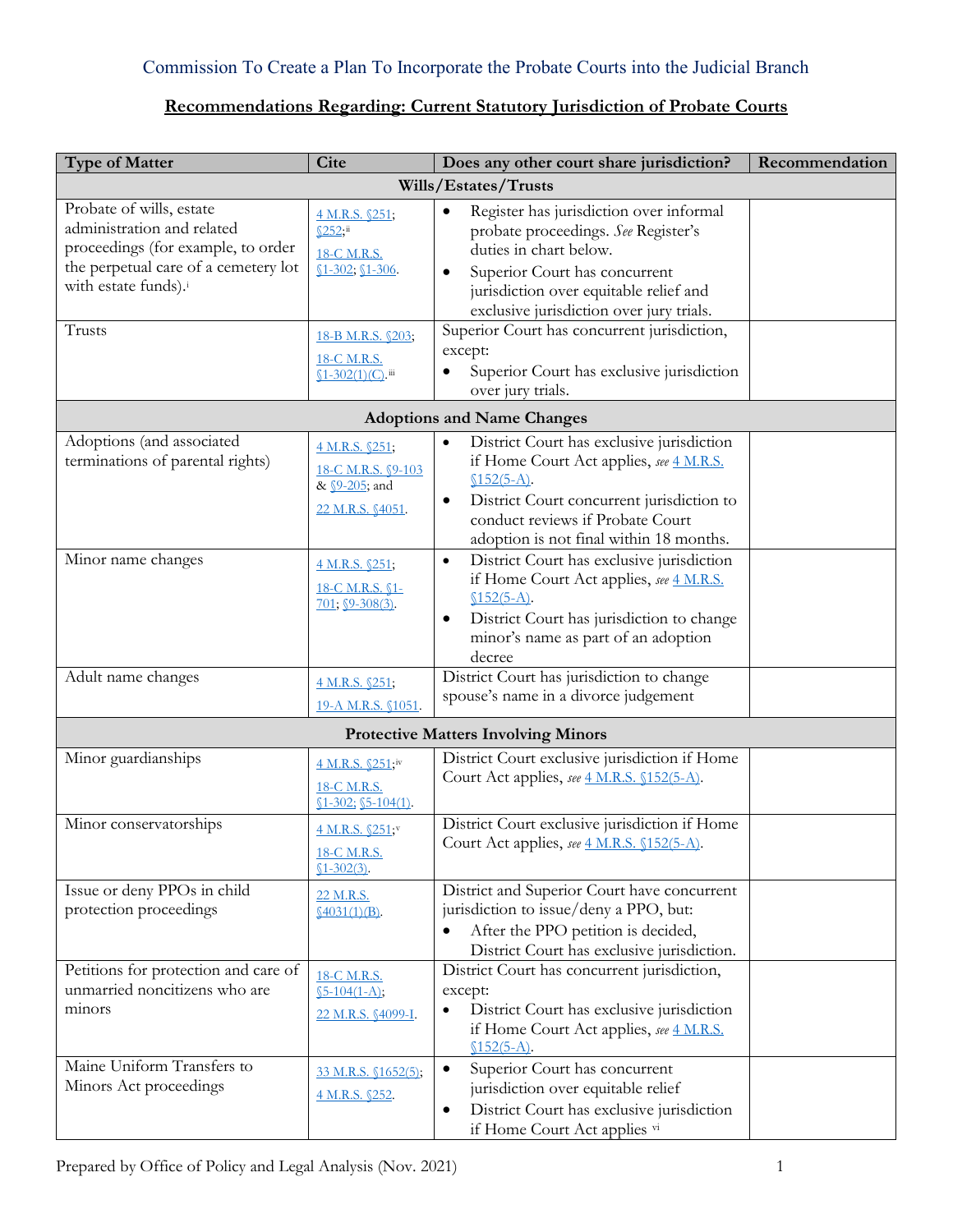### Commission To Create a Plan To Incorporate the Probate Courts into the Judicial Branch

## **Recommendations Regarding: Current Statutory Jurisdiction of Probate Courts**

| <b>Type of Matter</b>                                                                                                   | <b>Cite</b>                                                 | Does any other court share jurisdiction?                                                                                                                                                  | Recommendation |  |  |
|-------------------------------------------------------------------------------------------------------------------------|-------------------------------------------------------------|-------------------------------------------------------------------------------------------------------------------------------------------------------------------------------------------|----------------|--|--|
| <b>Protective Matters Involving Adults</b>                                                                              |                                                             |                                                                                                                                                                                           |                |  |  |
| Adult guardianships                                                                                                     | 4 M.R.S. §251;vii<br>18-C M.R.S.<br>$$1-302; $5-104(2-3)$.$ | Superior Court has concurrent jurisdiction<br>to determine the validity of a claim against<br>the respondent or respondent's property or<br>to resolve questions of title to the property |                |  |  |
| Adult conservatorships                                                                                                  | 4 M.R.S. §251;<br>18-C M.R.S.<br>$$1-302; $5-104(2-3)$.$    | Superior Court has concurrent jurisdiction<br>to determine the validity of a claim against<br>the respondent or respondent's property or<br>to resolve questions of title to the property |                |  |  |
| Issue writ of habeas corpus to<br>release debtor with mental illness<br>who is arrested for contempt in<br>civil action | 14 M.R.S. §5546.                                            | Justices of the Supreme Court or Superior<br>Court have concurrent jurisdiction to issue<br>the writ                                                                                      |                |  |  |
|                                                                                                                         |                                                             | Other matters involving real estate                                                                                                                                                       |                |  |  |
| Appointment of trustee to sell real<br>property subject to contingent<br>remainder or executory devise                  | 33 M.R.S. §153-<br>\$155.                                   | Concurrent w/District & Superior Court<br>After trust created, exclusive (?) viii<br>jurisdiction lies in Probate Court                                                                   |                |  |  |
|                                                                                                                         |                                                             | Other matters involving domestic relations or protection of persons                                                                                                                       |                |  |  |
| Issuance of marriage license when<br>caution has been filed                                                             | 19-A M.RS. §653.                                            | <b>Exclusive to Probate Court</b>                                                                                                                                                         |                |  |  |
| Issuance of marriage license to a<br>minor                                                                              | 19-A M.R.S.<br>$652(7)$ .                                   | District Court has exclusive jurisdiction if<br>Home Court Act applies vi                                                                                                                 |                |  |  |
| Parentage (when part of another<br>probate proceeding, e.g., estate<br>administration or guardianship)                  | 19-A M.R.S.<br>\$1834(3); \$1838(4);<br>$$1839(1)$ .        | District Court has exclusive jurisdiction if<br>Home Court Act applies vi                                                                                                                 |                |  |  |
| Petition for spousal or child<br>support (by spouse, other parent,<br>guardian or State)                                | 19-A M.R.S.<br>$1652(1)$ ; \$1654.                          | District Court has exclusive jurisdiction if<br>Home Court Act applies vi                                                                                                                 |                |  |  |
| Approval of contracts for support<br>for life (persons not related w/in<br>3rd degree)                                  | 4 M.R.S. §311.                                              | District Court has exclusive jurisdiction if<br>beneficiary of contract is a minor and if the<br>Home Court Act applies vi                                                                |                |  |  |
| Emergency involuntary<br>hospitalizations (blue papers) and<br>Emergency dangerous weapon<br>restriction orders         | 34-B M.R.S.<br>§3863(3); and<br>$$3862-A(3)$ .              | Concurrent w/District Court, Superior<br>Court and justices of the peace—after<br>emergency order issues, the case proceeds in<br>District Court                                          |                |  |  |
| Consent to minor's abortion                                                                                             | 22 M.R.S.<br>$$1597-A(2)(D)$ .                              | District Court has exclusive jurisdiction if<br>Home Court Act applies vi                                                                                                                 |                |  |  |
| Order for access to original birth<br>certificate after adoption or<br>parentage action                                 | 22 M.R.S.<br>$$2765(2-A)(C);$<br>$$2766(3)$ .               | District Court has exclusive jurisdiction if<br>Home Court Act applies vi                                                                                                                 |                |  |  |
| Enforcement of DHHS subpoena<br>to investigate abuse or neglect of<br>an adult                                          | 22 M.R.S.<br>$$3480(1)(2)$ .                                | Concurrent with District Court.                                                                                                                                                           |                |  |  |
| <b>Miscellaneous Matters</b>                                                                                            |                                                             |                                                                                                                                                                                           |                |  |  |
| Actions or proceedings on probate<br>bonds of any kind payable to State<br>of Maine or the Probate Court                | 18-C M.R.S.<br>$$8-209.$                                    | Concurrent with Superior Court.                                                                                                                                                           |                |  |  |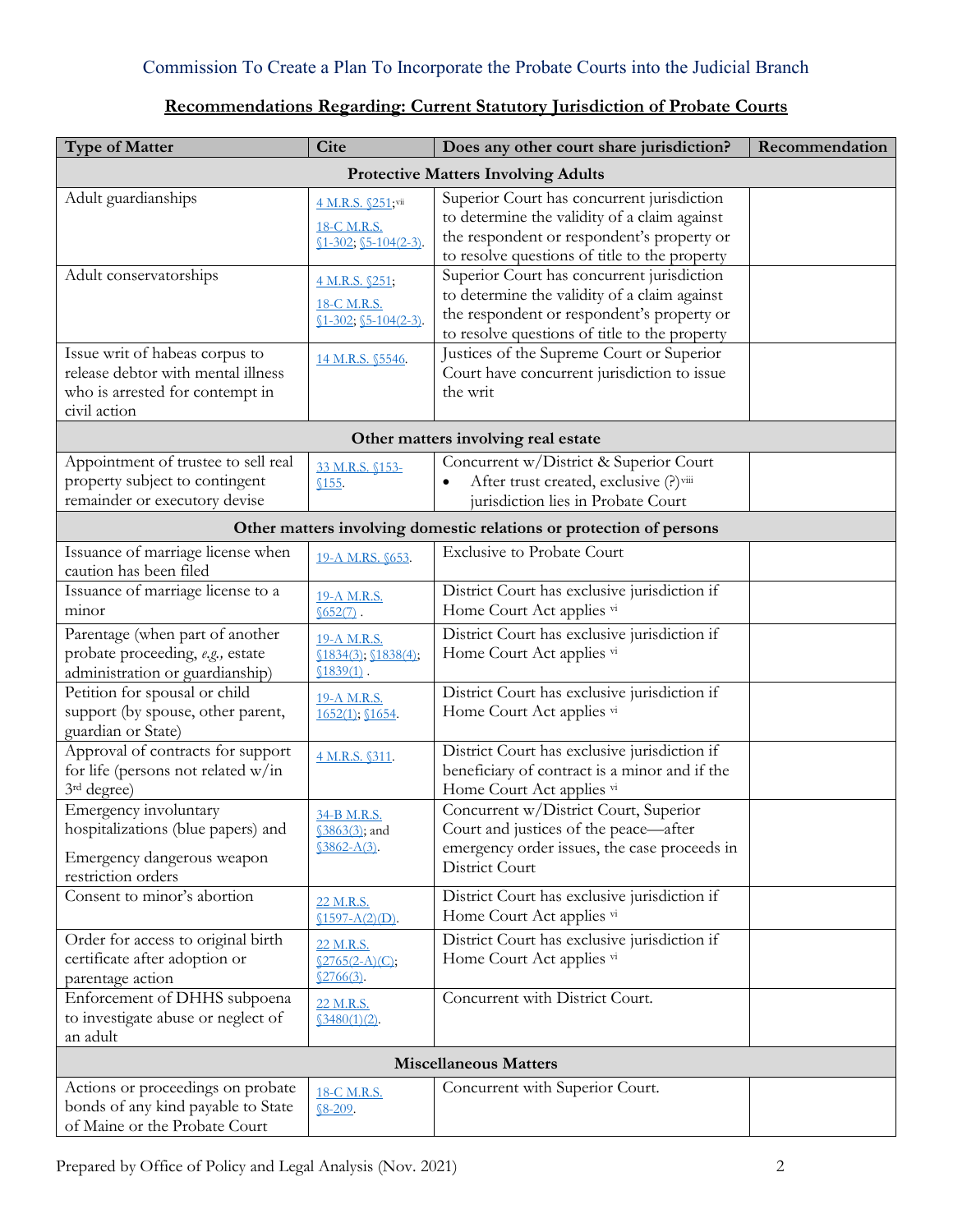| <b>Type of Matter</b>                   | <b>Cite</b>                | Does any other court share jurisdiction?     | Recommendation |  |  |
|-----------------------------------------|----------------------------|----------------------------------------------|----------------|--|--|
| Allowance of claim against a            | 30-A M.R.S. §431.          | Probate Court may "allow[ the] claim" or the |                |  |  |
| county sheriff (to institute suit       |                            | injured party may bring a civil action,      |                |  |  |
| against sheriff's bond)                 |                            | presumably in District or Superior Court     |                |  |  |
| <b>Other Probate Judge Duties</b>       |                            |                                              |                |  |  |
| Supervise register and report to        | 18-A M.R.S. §1-            | Exclusive duty of Probate Judge.             |                |  |  |
| county commissioners:                   | 305; $$1-507$ ; $$1-508$ . |                                              |                |  |  |
| breach of register's bond;              |                            |                                              |                |  |  |
| register's inability to perform         |                            |                                              |                |  |  |
| duties of office; or                    |                            |                                              |                |  |  |
| register's neglect of duties of         |                            |                                              |                |  |  |
| office.                                 |                            |                                              |                |  |  |
| Name someone to perform                 | 18-C M.R.S. §1-            | Exclusive authority of Probate Judge.        |                |  |  |
| register's duties in case of register's | $507; $1-508$              |                                              |                |  |  |
| breach of bond or inability or          |                            |                                              |                |  |  |
| neglect of duties                       |                            |                                              |                |  |  |

#### **Recommendations Regarding: Current Statutory Jurisdiction of Probate Courts**

<span id="page-2-1"></span>ii Other statutes granting Probate Courts jurisdiction over decedent's estates include: 22 M.R.S. \$4065 (petition to settle estate of child who dies in DHHS custody); [29-A M.R.S. §108\(3\)](https://legislature.maine.gov/legis/statutes/29-A/title29-Asec108.html) (petition by county public administrator where Title 29-A action is pending for administration of estate of deceased nonresident defendant); [34-B M.R.S. §1409\(10\)](https://legislature.maine.gov/legis/statutes/34-B/title34-Bsec1409html) (claims against patient's estate by state institutions); 36 [M.R.S. §4116](https://legislature.maine.gov/legis/statutes/36/title36sec4116.html) (State Tax Assessor petition for appointment of PR 6 months after death).

<span id="page-2-2"></span>iii *See also* [9-B M.R.S. §476\(1\)\(A\)](https://legislature.maine.gov/legis/statutes/9-B/title9-Bsec476.html) (petition to Superior Court or Probate Court transfer fiduciary capacity to new financial institution); 22 [M.R.S. §1819](https://legislature.maine.gov/legis/statutes/22/title22sec1819.html) (hospital petition to Superior Court or Probate Court to approve accounting of trust funds).

<span id="page-2-3"></span>iv *See also* [23 M.R.S. §154](https://legislature.maine.gov/legis/statutes/23/title23sec154.html) (Dept. of Transp. petition in Probate Court to appoint guardian of minor who owns property subject to condemnation; the condemnation matter is separately heard in Superior Court)[; 30-A M.R.S. §5108\(9\)](https://legislature.maine.gov/legis/statutes/30-A/title30-Asec5108.html) (Probate Court approval of appointed guardian's or conservator's settlement of eminent domain case brought by urban renewal authority); [30-A M.R.S. §5204\(8\)](https://legislature.maine.gov/legis/statutes/30-A/title30-Asec5204.html) (same for municipal eminent domain proceedings).

<sup>v</sup> *See also* [22 M.R.S. §3765](https://legislature.maine.gov/legis/statutes/22/title22sec3765-2.html) (Probate Court appointment of conservator to receive TANF payments on behalf of a child).

<span id="page-2-5"></span><span id="page-2-4"></span>v<sup>i</sup> The District Court jurisdictional provision of the Home Court Act,  $4$  M.R.S.  $(152(5-A))$ , grants the District Court exclusive jurisdiction of actions in Probate Court *brought under Title 18-C* if there is a proceeding involving parental rights involving the same minor child pending in District Court. Yet, [4 M.R.S. §251-A\(2\)](https://legislature.maine.gov/legis/statutes/4/title4sec251-A.html) of the Home Court Act, directs judges of probate to "notify the District Court and take appropriate action to facilitate a transfer" to the District Court if "a matter," a phrase not limited to matters brought under Title 18-C, "concerning a minor child" is pending in Probate Court and a proceeding involving parental rights to the same minor child is pending in District Court.

<span id="page-2-6"></span>vii *See also* [5 M.R.S. §19507\(4\)\(D\)](https://legislature.maine.gov/legis/statutes/5/title5sec19507.html) (protection and advocacy organization Probate Court petition to represent person under a public guardianship); [22 M.R.S. §3481\(2\)](https://legislature.maine.gov/legis/statutes/22/title22sec3481.html) (DHHS petitions for removal or appointment of guardian if current guardian or caretaker refuses to allow consented-to adult protective services)[; 23 M.R.S. §154](https://legislature.maine.gov/legis/statutes/23/title23sec154.html) (DOT petition in Probate Court to appoint guardian of incompetent person who owns property subject to condemnation)[; 30-A M.R.S. §5108\(9\)](https://legislature.maine.gov/legis/statutes/30-A/title30-Asec5108.html) (Probate Court approval of appointed guardian's or conservator's settlement of eminent domain case brought by urban renewal authority); [30-A M.R.S. §5204\(8\)](https://legislature.maine.gov/legis/statutes/30-A/title30-Asec5204.html) (same for municipal eminent domain proceedings); *cf.* [22 M.R.S.§3473\(3\)](https://legislature.maine.gov/legis/statutes/22/title22sec3473.html) & [22-A M.R.S. §207\(5\)](https://legislature.maine.gov/legis/statutes/22-A/title22-Asec207.html) (DHHS appearance in Probate court through non-attorneys in certain uncontested or emergency guardianship or conservatorship proceedings); [4 M.R.S. §807\(3\)\(H\)](https://legislature.maine.gov/legis/statutes/4/title4sec807.html) (same).

<span id="page-2-7"></span> $v$ <sup>iii</sup> After appointment of the trustee,  $33$  M.R.S.  $155$  provides that the Probate Court "shall have jurisdiction of all matters thereafter arising in relation to such trust." *But see* [18-B M.R.S. §203\(1\)](https://legislature.maine.gov/legis/statutes/18-B/title18-Bsec203.html) ("The Probate Court and the Superior Court have concurrent jurisdiction of all proceedings in this State involving a trust.").

 $\overline{a}$ 

<span id="page-2-0"></span><sup>&</sup>lt;sup>i</sup> Statutes granting Probate Courts jurisdiction over estate-related matters include:  $4$  M.R.S. §310 (perpetual cemetery lot care);  $13$ [M.R.S. §1222](https://legislature.maine.gov/legis/statutes/13/title13sec1222.html) (same); [14 M.R.S. §7561](https://legislature.maine.gov/legis/statutes/14/title14sec7561.html) (trespass or waste to real estate by executor or administrator); [22 M.R.S. §2843-A](https://legislature.maine.gov/legis/statutes/22/title22sec2843-A.html) (custody and control of deceased's remains);  $\frac{36 \text{ M.R.S. } \$112(3)}{}$  (order compelling witnesses to testify before State Tax Assessor regarding estate taxes); [36 M.R.S. §4046](https://legislature.maine.gov/legis/statutes/36/title36sec4046.html) (remission orders)[; 36 M.R.S. §4118](https://legislature.maine.gov/legis/statutes/36/title36sec4118.html) (ordering PR bond to secure payment of estate taxes); [36 M.R.S. §943](https://legislature.maine.gov/legis/statutes/36/title36sec943.html) (order granting devisee a 60-day period to redeem municipal property tax lien); [36 M.R.S. §3922](https://legislature.maine.gov/legis/statutes/36/title36sec3922.html) (order for payment of expenses of interstate arbitration board, which determines domicile state of decedent). *See also* [36 M.R.S. §559.](https://legislature.maine.gov/legis/statutes/36/title36sec559.html)